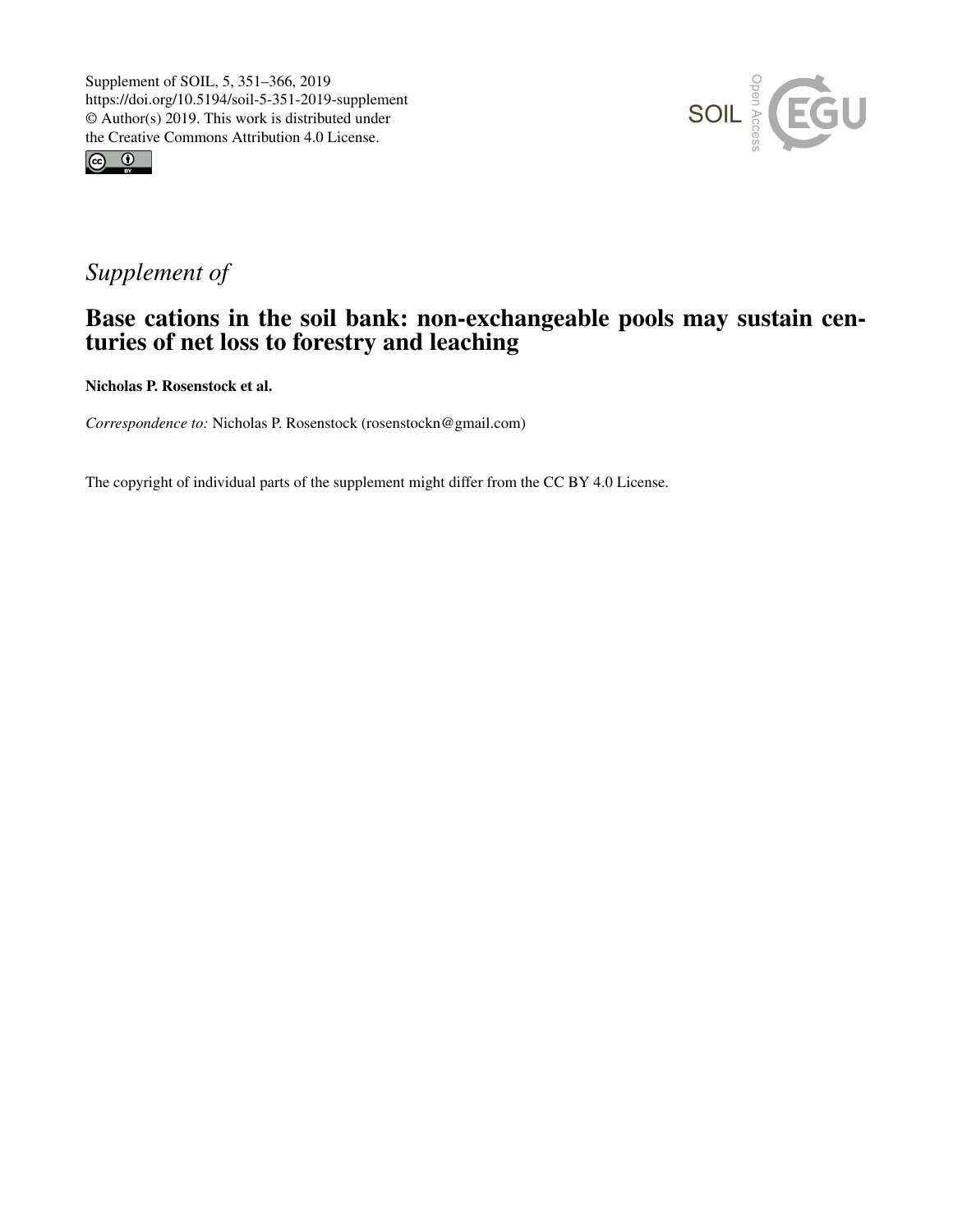#### **1. Supplementary methods.**

#### **1.1 Soil sampling, extraction methods and chemical analyses**

At the Swedish integrated monitoring catchment Kindla, soil samples were collected in October 2012 from three manually excavated pits located along a ca 150 m long hydrological gradient (ca 20 m elevation difference), representing a 5 groundwater recharge area (Podzol; "upslope"), a groundwater discharge area (Regosol; "downslope"), and an intermediate zone (Regosol; "midslope"),. The sampling was conducted according to Cools and de Vos (2010). Discrete samples were taken from the E, B, and C horizons according to Table 1. Within one day of sampling, soils were sieved (2 mm) and dried at 40°C. Soil texture was determined according to the pipette method (Cools and de Vos, 2010), while carbon and nitrogen were determined by dry combustion with CNS analyzer (LECO CNS-1000). On sub-samples from each soil layer, base 10 cations were extracted with H2O, BaCl<sup>2</sup> (Cools and de Vos, 2010), ammonium lactate (Egnér et al., 1960), HCl (Andrist-Rangel et al. 2013) and aqua regia (ISO 11466:1995; heating by hotplate) solutions according to Table S1. The concentrations of base cations Ca, K, Mg, and Na in soil extracts were determined by ICPAES (ISA Jobin Yvon JY24). The O horizon was not included in the SoilTrEc project, but the organic horizon of the same hillslope was in October 2006 sampled within the EU Life+ project BioSoil (Cools and de Vos, 2010) and extracted with 0.1 M BaCl<sub>2</sub> and Aqua Regia as

- 15 described in Table S1. The SoilTrEC and BioSoil soil sampling pits are not identical, but forest age, structure and management history, hydrologic gradient, soil types, humus layer thickness and bulk density are identical. Hence, we have used the BioSoil extraction data for estimating these two base cations pools in the organic horizon. To calculate the total available nutrient pools on an areal basis, nutrient yields from each extract (mg/kg soil) and each horizon were multiplied by the dry soil mass of that horizon, which is the product of the bulk density and the total depth of that horizon, which was
- 20 measured at the time of sampling. Bulk density was estimated with the pedo-transfer function from Nilsson and Lundin (2006) based on depth and organic carbon content, This pedo transfer function was derived from hundreds of Swedish soils, with similar soil types, and the error can be expected to be under 15%.

#### **1.2 Base cation fluxes for mass balance**

Total deposition (wet + dry) and biomass uptake of base cations were taken from Zetterberg et al. (2014; also used by 25 McGivney et al., 2019). The effects of varying canopy interception during each forest rotation were taken into account for the total deposition estimates.

The tree biomass development during the forest rotation was estimated by using the Swedish forest growth model ProdMod (version 2.2) and the biomass BC uptake was calculated for stem-only (SO) and whole-tree (WT) harvest scenarios (Zetterberg et al. 2014, McGivney et al. 2019). Biomass uptake of base cations was estimated over two 65-year rotation

30 periods of Norway spruce (Picea abies, L.), following an assumed clear-cutting of a non-managed Norway spruce forest in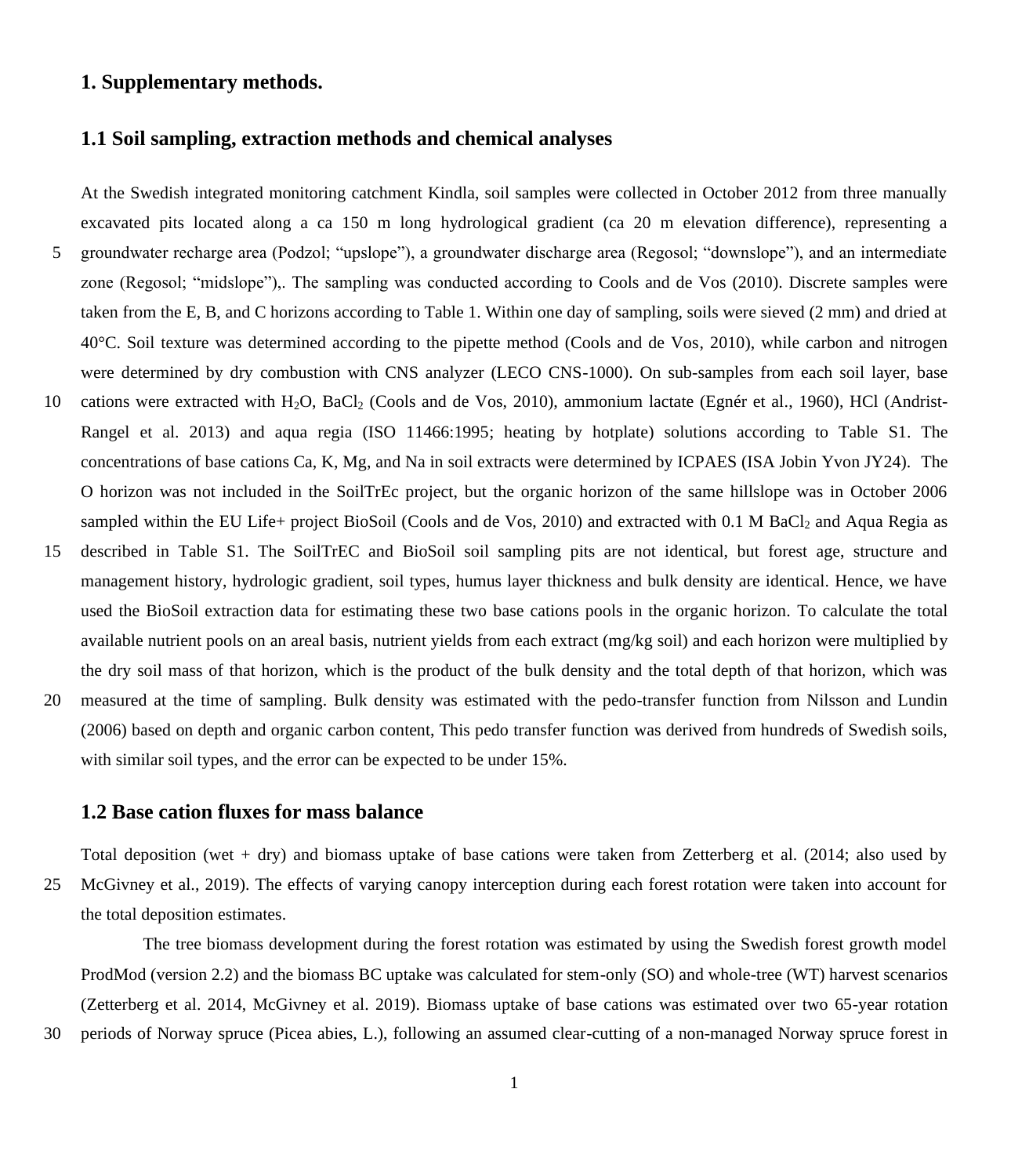2020. Stem-only harvest accounted for removal of stems and bark, and assumed removal of 37%, 39%, 37%, and 37% of total aboveground stores of Ca, K, Mg (Nilsson et al., 2018), and Na (Iwald et al., 2013), respectively. The WT harvest scenario accounted for removal of logging residues, stumps and coarse roots assuming that 70%, 76%, 70%, and 70% of total aboveground stores of Ca, K, Mg, and Na were removed. The remainder was assumed to be left behind in the forest

5 according to standard harvest practice (Nilsson et al., 2018). In addition, the root+stump biomass removals were assumed to be equivalent to an additional 21%, 25%, 15%, and 20% of total aboveground stores of Ca, K, Mg, and Na, based on biomass mass ratios and nutrient contents from Zetterberg et al. (2014).

Leaching estimates were calculated based on the BC concentrations in soil solution collected with suction lysimeters (P80 cheramic cups, cut-off ca 1  $\mu$ m) from the B horizon (30-40 cm soil depth) from each position along the

- hydrological gradient (Löfgren et al., 2011) and an assumed water flow rate through the B horizon (450 mm yr<sup>-1</sup>, McGivney et al., 2019). The calculated BC leaching rates were then compared to measured whole catchment base cation export rates obtained from this catchment (Löfgren et al., 2011) and for all four base cations, whole catchment export rates fell within the range of calculated leaching rates calculated for each plot. Given the accumulated influx of groundwater from uphill into the lower Regosol (in the groundwater discharge zone), we may thus expect that leaching is somewhat underestimated for the
- 15 lower Regosol.

Mineral weathering rates were taken from McGivney et al. (2019), which used the PROFILE model to calculate weathering rates. PROFILE is a mechanistic kinetics model that calculates the release rates of Ca, K, Mg, and Na in each soil horizon as a function of the minerals present, their surface area and soil solution chemistry (Warfvinge and Sverdrup, 1992). Soil minerology was derived from total soil elemental contents from complete soil chemical digestion using the A2M

20 model (Posch and Kurz, 2007) and soil solution chemistry was modelled with the Husby Dynamic MINTEQ model. (Gustafsson, 2018)

### **1.3 Microbial biomass contents**

A conservative estimate of microbial biomass pools was made by assuming that microbial biomass carbon constituted 1% of soil organic carbon (Vance et al., 1987; Diaz-Raviña et al., 1987; Yang et al., 2010), and that the ratios of base cations in 25 microbial biomass to microbial biomass carbon were C:Ca, 104; C:K, 21.1; C:Mg, 621; C:Na, 1000 (Anderson and Domsch, 1980; Diaz-Raviña et al., 1993; Wang et al., 2015).